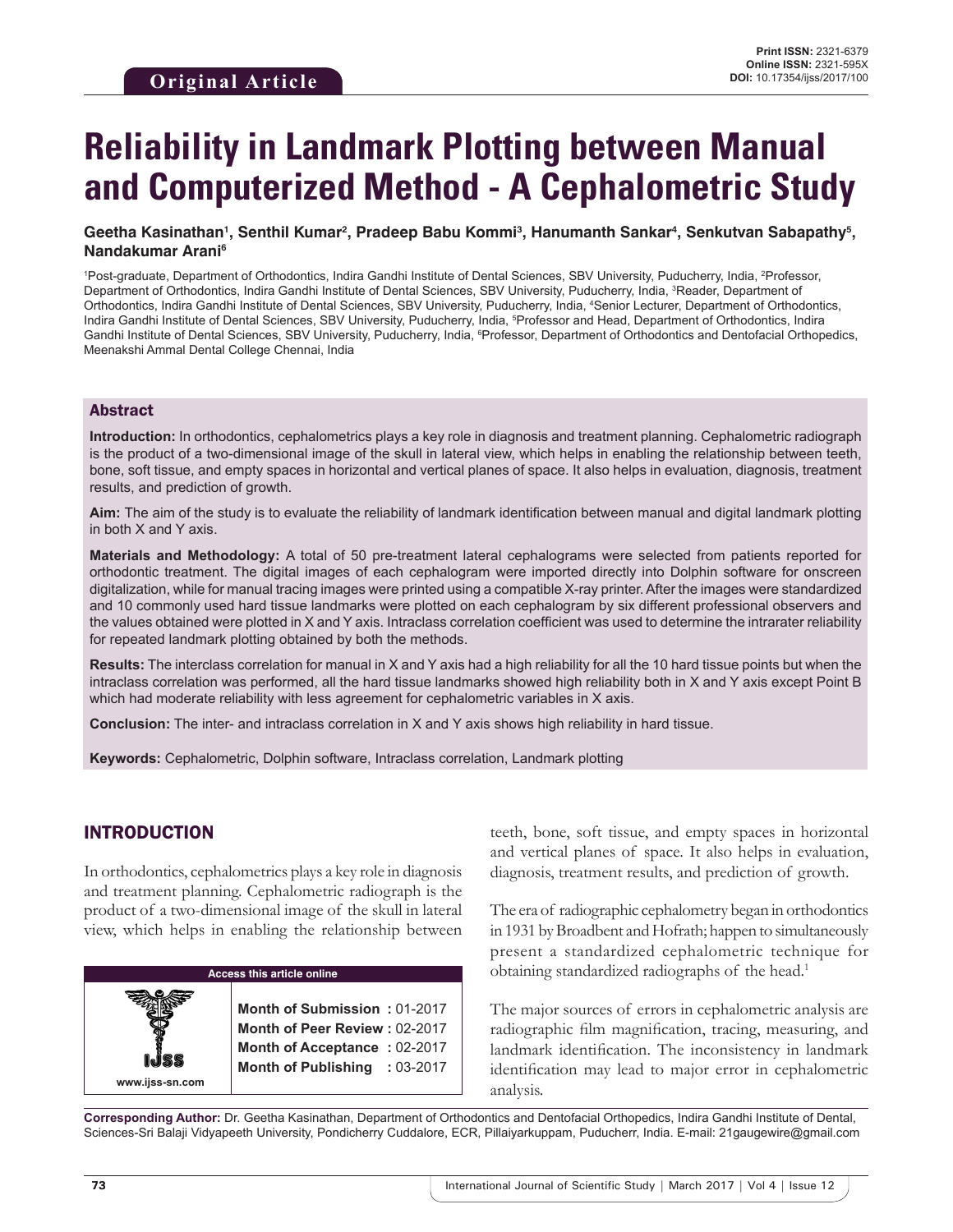"Dolphin" cephalometric software, which according to manufacturer promises accurate landmark identification, cephalometric analysis, treatment prediction in orthognathic cases, superimposition, and acts as a tool for educating the patient on treatment outcome.

Several studies have been undertaken to compare the accuracy of landmark identification in scanned or digitized lateral cephalogram with the manual methods, whereas studies evaluating the reliability in landmark identification of digitally obtained radiographs with the manual method are scanty in the literature.

Hence, the objective of this study is to evaluate the errors and reliability in cephalometric landmark identification using Dolphin orthodontic software which is commercially available in the market for cephalometric analysis and to compare it with the manual cephalometric landmark identification.

#### **Aims and Objectives** *Aim*

The aim of the study is to detect errors and reliability of landmark identification between manual and digital plotting for hard tissue landmarks.

#### *Objective*

The objective of the study is to conclude the superior method of plotting cephalometric landmarks and their reliability between manual and computerized method (DOLPHIN SOFTWARE) for hard tissue landmark points.

# MATERIALS AND METHODOLOGY

A total of 50 pre-treatment digital lateral cephalograms of patients who reported to our department for orthodontic consultation and treatment were taken using digital cephalometer (orthophos XG-SIRONA MODEL NO: D3352), and a written consent form was obtained from all the patients. The criteria for selecting the 50 cephalograms were as follows:

- 1. Good quality lateral cephalograms with sufficient contrast.
- 2. The presence of permanent dentition with no missing and impacted teeth.
- 3. Patients without trauma, syndromes, craniofacial deformity, or gross asymmetry.
- 4. Lateral cephalograms of patients between 18-25 years of age.

The originally saved digital cephalographic images are retrieved from the computer in which they were stored. As suggested by Alexander<sup>2</sup> among the selected images 3 registration crosses for orientation were marked, 2 in

cranium and 1 in cervical vertebrae region for reorientation and 2 fiduciary points were chosen on the rulers that were imaged with the patients. Y axis was constructed by the software connecting the two fiduciary points as the vertical reference for landmark coordination, the X axis was constructed perpendicular to this line that served as horizontal reference,<sup>3</sup> and they were printed to 100% of the original size. The prints were obtained in Fuji Medical Dry Imaging Film of size  $20\times25$  cm  $(8" \times 10"$  inches).<sup>4</sup>

These printed lateral cephalograms were subjected to manual plotting, and the digital images cephalograms were imported to computer aided cephalometric software Dolphin imaging V.11.8 to perform the landmark plotting.

A total number of 10 landmarks (Figure 1) were identified by 6 qualified investigators, each observer was to perform landmark plotting per each cephalogram 3 times manually and 3 times digitally, at a 2 week interval as performed by Yu *et al.*<sup>5</sup> These were the most commonly used landmarks which play a significant role in routine orthodontic diagnosis and treatment planning. Not more than two radiographs were plotted at a given time to avoid errors due to operator fatigue in both the methods.

#### **Manual Plotting**

The 50 samples<sup>5,6</sup> were manually plotted in a dark room over an x-ray view box (Figure 2) on acetate sheet of thickness  $0.003$ "<sup>6-8</sup> with a  $0.5$  mm<sup>8,9</sup> lead pencil by 6 qualified investigators. All plotted sheets by investigators were collected and each landmark, was separately transferred to graph sheet, and the values of the landmarks were evaluated in X and Y axis.8

#### **Digital Plotting**

Digital plotting was performed by the same 6 investigators using Dolphin imaging V.11.8 software. The images were calibrated by dpi settings and viewed in a 15" LCD flat screen monitor (Figure 3). The landmarks were manually identified using cursor controlled mouse.<sup>10</sup> After plotting, each image was printed in 20×25 cm (8"×10" inches) and landmarks were transferred to the graph sheet to get values in  $X$  and  $Y$  axis.<sup>6</sup>

#### **Statistical Analysis**

A total of 12,000 values were obtained of which 6,000 X-component and 6,000 Y-component. It includes 600 reading for an individual landmark; the analysis was performed using Statistical Package for Social Sciences version 16.0. Average values of each landmark plotting were calculated and presented as mean ± standard deviation (Table 1). Differences in mean were analyzed using analysis of variances. The level of significance was set at *P* < 0.05. Intraclass correlation coefficient (ICC) is used to determine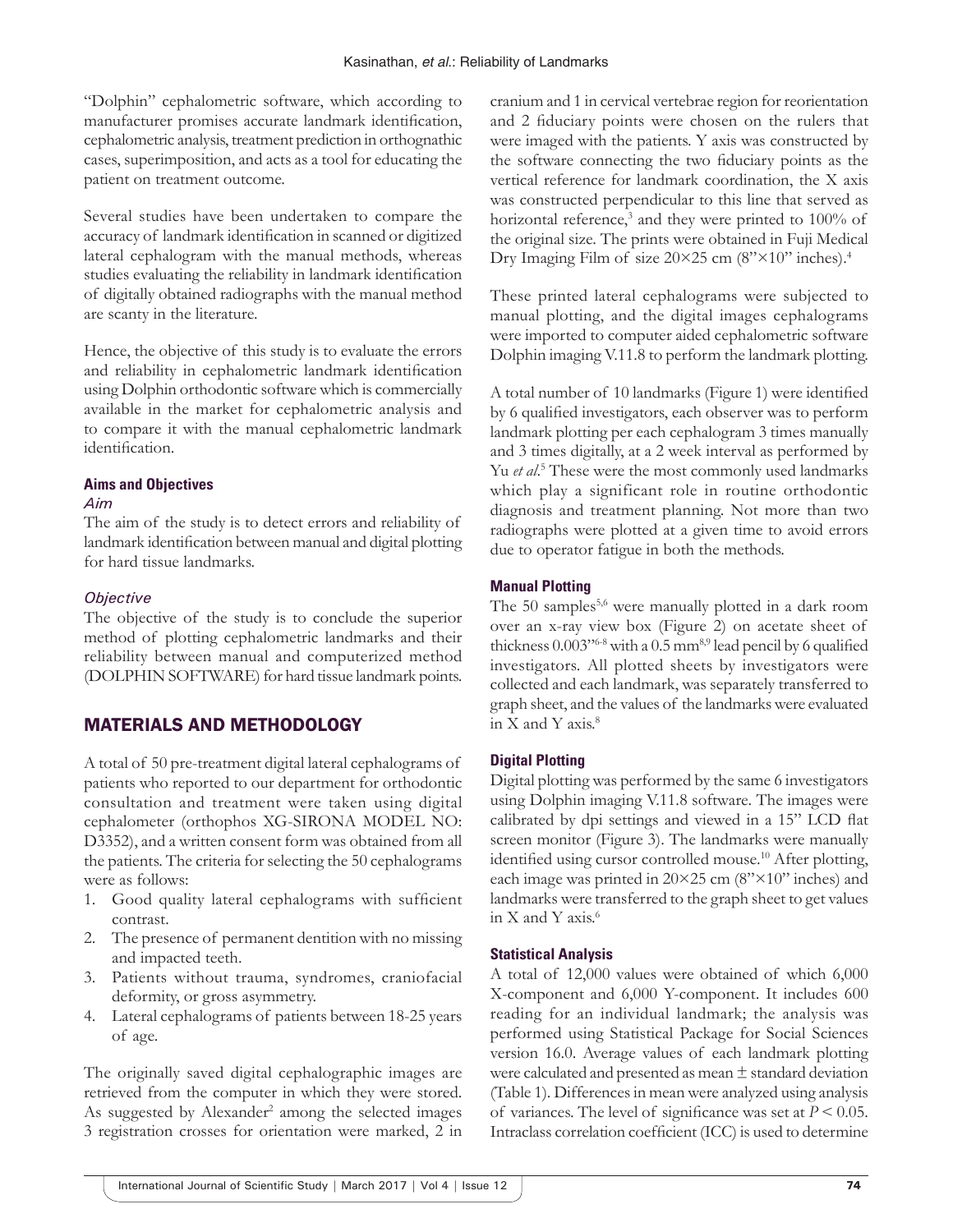the intrarater reliability for both the techniques. According to Landis and Koch,<sup>11</sup> the following ICC interpretation scale



**Figure 1: 3 Orientation marks-X and Y axis along the rulers.10 hard tissue landmarks. S-Sella, N-Nasion, Po-Porion, Or-Orbitale, ANS-Anterior nasal spine, PNS-Posterior nasal spine, A-Point A,B-Point B, Pg-Pogonion, Mn-Menton**



**Figure 2: Manual plotting over an X-ray view box**



**Figure 3: Landmark plotting with dolphin imaging V.11.8 (Dolphin imaging and management solutions, Chatsworth, CA 91311) software**

was used: Poor to fair (below 0.4), moderate (0.41-0.60), excellent (0.61-0.80), and almost perfect (0.81-1).

### **DISCUSSION**

To evaluate the reliability of landmark identification by using manual and computerized plotting, the results obtained for the hard tissue landmarks (Table 2) were as follows:

Sella on evaluation in X axis, complete homogeneity was achieved between manual and computerized plotting. When compared both the techniques, ICC indicates good homogeneity. And also in Y axis, the manual landmark plotting indicates high reliability and in digital plotting with an ICC value of 1.000 which denotes complete homogeneity. On direct comparison between both the methods, ICC denotes very high reliability of the cephalometric variable. Chang *et al*. 3 stated that sella is consistent and reliable which supports the values obtained for our study. According to Liu *et al*.,12 their study stated that sella was the most accurately identified landmark. According to Chen *et al*. 13 stated that the errors in sella were smaller than 1mm in both horizontal and vertical directions. Chen *et al*. 14 stated that the landmarks with minimal difference were sella, and the values obtained were statistically significant. McClure *et al*. 9 also described sella as the most accurately defined landmark in both film and digital methods.

Nasion in X axis denotes complete homogeneity. On comparing both the technique, ICC is 0.863 which is a good indicator for cephalometric reliability. On Y axis nasion intraclass correlation indicates excellent reliability in landmark plotting. Uysal *et al.*15 suggested that nasion identification was difficult. Several other studies showed inconsistency in nasion identification such as Baumrind and Frantz,<sup>16</sup> McClure *et al.*<sup>9</sup> suggested that nasion point was considered accurate for both digital identification and film based landmark identification, which supports the results obtained from our study. Chen *et al*. 13 study stated that the landmarks with minimal location difference were the point nasion, compared to all the landmark points, he has studied. Chang *et al*. 3 in his study of landmark identification errors by CBCT image mode suggested that errors were rated for nasion, orbitale, ANS compared to other landmark identification points.

Porion in X axis ICC is close to homogeneity. When compared directly between manual and digital ICC value is 0.881, indicates good reliability. Along Y axis, ICC is 0.980 in manual and 0.999 in dolphin. When comparing both methods, the ICC value is 0.912, which are closest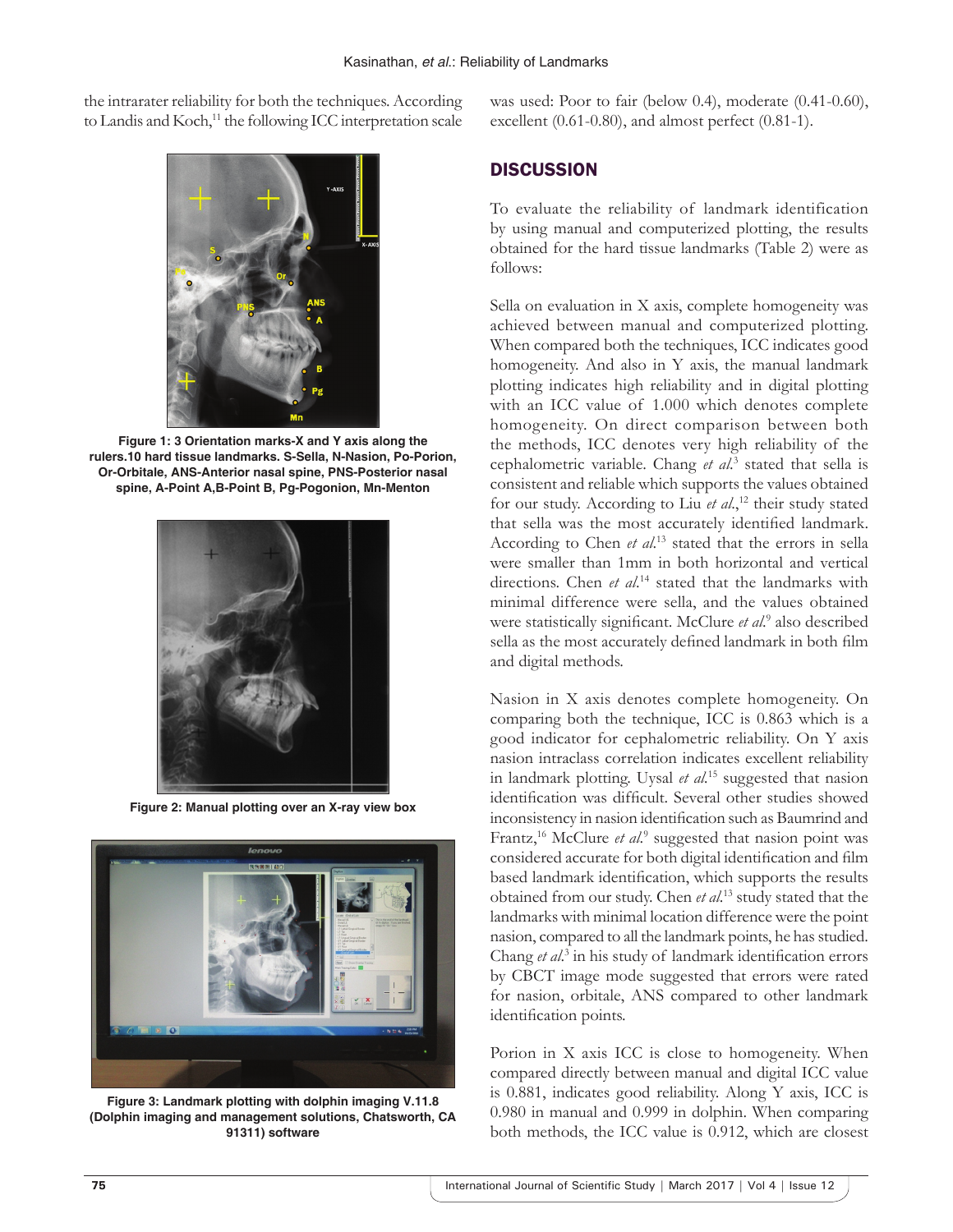| <b>Hard tissue landmarks</b> | <b>Mean±SD</b>   |             |                     |                   |       | <b>Manual ICC</b> |       | <b>Computerized ICC</b> |  |
|------------------------------|------------------|-------------|---------------------|-------------------|-------|-------------------|-------|-------------------------|--|
|                              | <b>Manual</b>    |             | <b>Computerized</b> |                   |       |                   |       |                         |  |
|                              | x                | v           | x                   | v                 | x     | Y                 | x     | v                       |  |
| Sella                        | 111.08±20.8      | 34.92±21.69 | $111.31 \pm 18.5$   | 32.48±19.68       | 0.994 | 0.979             | 1.000 | 1.000                   |  |
| Nasion                       | 42.31±7.02       | 19.95±7.62  | $42.4 \pm 6.36$     | $19.04 \pm 7.15$  | 0.981 | 0.963             | 0.991 | 0.994                   |  |
| Porion                       | 134.47±23.8      | 54.01±22.00 | $134.41\pm21.4$     | $51.93 \pm 20.10$ | 0.991 | 0.980             | 0.996 | 0.999                   |  |
| Orbitale                     | $56.09 \pm 5.6$  | 47.20±6.34  | $56.21 \pm 6.17$    | 46.90±5.84        | 0.982 | 0.956             | 0.992 | 0.989                   |  |
| <b>ANS</b>                   | 38.90±9.5        | 68.59±11.13 | 37.99±9.40          | 68.77±8.7         | 0.989 | 0.760             | 0.998 | 0.981                   |  |
| <b>PNS</b>                   | $90.07\pm8.5$    | 73.97±7.31  | $90.07 \pm 8.96$    | 72.72±8.36        | 0.819 | 0.845             | 0.997 | 0.995                   |  |
| Point A                      | $42.98 \pm 10.6$ | 73.77±11.65 | 41.74±9.68          | 74.03±9.4         | 0.990 | 0.927             | 0.998 | 0.973                   |  |
| Point B                      | 50.76±18.9       | 109.13±23.8 | 48.59±16.63         | 112.68±15.5       | 0.985 | 0.962             | 0.999 | 0.995                   |  |
| Pogonion                     | $51.21 \pm 22.4$ | 124.49±25.3 | 48.75±19.56         | 126.6±18.99       | 0.928 | 0.846             | 0.998 | 0.995                   |  |
| Menton                       | 57.75±22.5       | 132.04±24.0 | 55.82±19.52         | 136.97±32.9       | 0.967 | 0.789             | 0.917 | 0.912                   |  |

#### **Table 1: Results obtained by manual plotting of hard tissue landmarks**

#### **Table 2: Results obtained on comparing ICC values of hard tissue landmark plotting between manual and computerized method**

| <b>Landmarks</b> | <b>ICC-manual</b> |       |       | <b>ICC-computerized</b> | <b>ICC-manual</b><br>versus<br>computerized |       |  |
|------------------|-------------------|-------|-------|-------------------------|---------------------------------------------|-------|--|
|                  | x                 | Y     | x     | Υ                       | x                                           | Υ     |  |
| Sella            | 0.994             | 0.979 | 1.000 | 1.000                   | 0.858                                       | 0.895 |  |
| Nasion           | 0.981             | 0.963 | 0.991 | 0.994                   | 0.863                                       | 0.858 |  |
| Porion           | 0.991             | 0.980 | 0.996 | 0.999                   | 0.881                                       | 0.912 |  |
| Orbitale         | 0.982             | 0.956 | 0.992 | 0.989                   | 0.835                                       | 0.671 |  |
| <b>ANS</b>       | 0.989             | 0.760 | 0.998 | 0.981                   | 0.741                                       | 0.750 |  |
| <b>PNS</b>       | 0.819             | 0.845 | 0.997 | 0.995                   | 0.616                                       | 0.941 |  |
| Point A          | 0.990             | 0.927 | 0.998 | 0.973                   | 0.771                                       | 0.749 |  |
| Point B          | 0.985             | 0.962 | 0.999 | 0.995                   | 0.737                                       | 0.469 |  |
| Pogonion         | 0.928             | 0.846 | 0.998 | 0.995                   | 0.754                                       | 0.665 |  |
| Menton           | 0.967             | 0.789 | 0.917 | 0.912                   | 0.759                                       | 0.718 |  |

to homogeneity. Lai *et al*. <sup>17</sup> suggested that the difficulty in identifying porion on images of superimposed structures results in variation of Frankfort horizontal plane. Bruntz *et al*. 18 showed porion had lower reliability in landmark identification, thus leading to significant unreliability of Frankfort horizontal plane. Chen *et al*. 19 suggested that the reliability of porion in digital images was inferior in our radiographs. Chang *et al*. 3 had a difficulty in identifying porion due to overlapping structures, thus increase in identification error. Chen *et al*. 13 had a very small error which is less than 1mm in both horizontal and vertical directions stating that porion point was accurately plotted. This study supports our study for high identification reliability of porion landmark. The other reason for identification of porion may be due to the conscious effort of the observers while plotting as the literature suggests otherwise.

Orbitale - in X axis ICC values indicate complete homogeneity. And when both are directly ICC is 0.835 which indicates excellent reliability. When assessed along Y axis ICC value are reliable but when compared directly

the ICC value is 0.671, indicating excellent agreement. Celik *et al.*,<sup>20</sup> Sayinsu *et al.*,<sup>21</sup> Chen Yi *et al.*,<sup>19</sup> Uysal *et al.*,<sup>15</sup> and Bruntz *et al*. 18 suggested that orbitale sometimes is not clearly identified in a cephalogram. Chen *et al*. 13 suggested that orbitale point had a maximum error difference compared to other landmarks he had studied in both X and Y axis. Chang *et al.*<sup>3</sup> in his study, he expressed those identification errors were greater for orbitale even with CBCT derived cephalograms. The explanation given for this later identifies errors was because of superimposed bilateral structures and maybe blurred images. Broch *et al*. 22 suggested that the landmark if in blurred area of facial structures like orbitale errors will be larger. Chen *et al*. 13 suggested that significant location difference of porion and orbitale can lead to alteration in FH plane.

ANS in X axis has an ICC value are reliable but when compared directly ICC value is 0.741, which shows excellent agreement. In Y axis ICC for ANS, the digital plotting has a very higher value; it is very close to complete homogeneity. On comparing directly between manual and digital, ICC is 0.750 which indicates excellent agreement for the cephalometric variable. Baumrind and Frantz,<sup>16</sup> Santoro *et al.*,<sup>23</sup> Polat-Ozsoy *et al.*,<sup>24</sup> Ongkosuwito *et al.*,<sup>25</sup> Gregston *et al.*,<sup>26</sup> and Houston *et al.*<sup>27</sup> found difficulty in locating ANS. Chen *et al*. 19 suggested that the reliability of ANS was inferior that of which original radiograph, and hence it was difficult to compare absolute value of reliability between different studies.

ICC for PNS in X axis shows good agreement for manual plotting but for digital it is near to complete homogeneity but when both techniques are compared the ICC is 0.616 which shows good reliability for cephalometric variables. In Y axis intraclass correlation value is closest to complete homogeneity. Ralf Kurt Willy-Schulze *et al*.,28 in his journal, observed that PNS was least reliable landmark in the X and Y direction both for inter and intraobserver reliability. Forsyth *et al.*<sup>29</sup> suggested that PNS is a poorly defined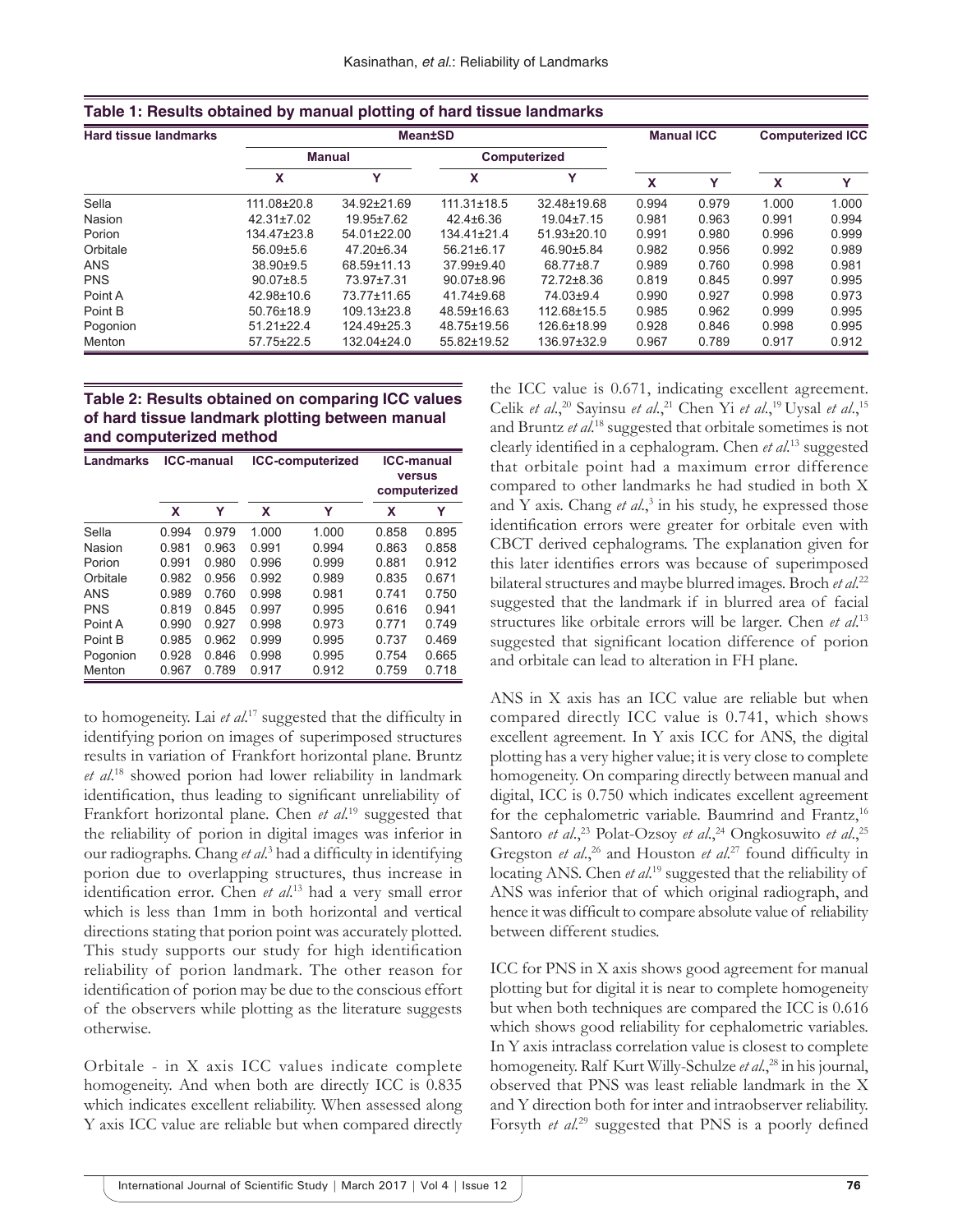structure that is disguised by surrounding noise. Bruntz *et al*. 18 suggested that PNS had low reliability in landmark identification as observed from interobserver error. Huja *et al*. 30 observed in his study indicating the value as more than 1 mm while taking upper 95 interval consideration suggesting that PNS identification was reliable during superimposition. McClure et al.<sup>9</sup> suggested that PNS seems to be more reliably identified in vertical than in horizontal directions.

Point A on digital plotting along X axis has a higher value compared to manual method; a significant difference between both the values is not present. But on direct comparison, the ICC value is 0.771 which suggests good reliability as a cephalometric variable. In Y axis digital plotting has a higher value than in manual method, but both are near to homogeneity. And in comparison of both manual and digital, the ICC value is 0.749 indicating excellent reliability as the value is within 0.61 and 0.80. McClure *et al.*<sup>9</sup> in his study, indicated that Point A was accurate in horizontal direction. Trpkova *et al*. 28 found Point A to be accurate vertically. Shaheed *et al*. 31 had a problem in accurately identifying the A point. Jacobson *et al*.,32 in his landmark article where he revisited Point A, suggested this point is obscured by prominent cheeks, and rare earth identifying screens for enhancement of soft tissue visualization which makes it difficult to locate accurately. Kazandjian *et al*. 33 suggested that intraoperator reliability was decreased for Point A, in Y axis. Guedes *et al*. 34 had a difficulty in locating Point B in both manual and computer assisted methods.

Point B with ICC values in X axis is near to complete homogeneity. On direct comparison, the ICC is 0.737 in X axis which denotes good reliability. For Y axis, both the methods indicate complete homogeneity. On direct comparison between manual and digital methods intraclass correlation value is 0.469 which shows moderate agreement. Kazandjian *et al*. 33 suggested that interoperator reliability was included using computer assisted method for Point B in both X and Y axis. McClure et al.<sup>9</sup> suggested that identification of Point B was accurate among the horizontal plane. Shah et al.<sup>7</sup> suggested that Point B lies on a poorly defined outline or low contrast areas. Guedes *et al*. 34 had a difficulty in reproducing Point B in both manual and computer assisted methods.

POGONION in X axis ICC values are in complete homogeneity. When compared directly the intraclass correlation value is 0.754, indicating good reliability. Along Y axis intraclass correlation values indicate complete homogeneity, as they range between 0.81 and 1. But when compared directly, the ICC is 0.665 which indicates good agreement. Agarwal *et al*. 8 have indicated location of

POGONION was difficult. Chang *et al*. 3 indicated that identification of POGONION in horizontal direction was relatively consistent and reliable in both imaging modes. The results of this study correlated with the results of our study.

MENTON when subjected to ICC in X axis both the values are near to complete homogeneity. On direct comparison, the ICC is 0.759 which is a good reliability of landmark plotting. Manual plotting in Y axis manual values shows good reliability, and digital value indicates complete homogeneity, but when directly compared between both the techniques the ICC value is 0.718 indicating good reliability. Chen *et al*. 13 suggested that the error for MENTON point were smaller than 1mm in both vertical and horizontal direction suggesting reliability. Kazandjian *et al*. 33 indicated that intraoperator reliability improved for MENTON point when compared to other points both in X and Y axes. The results of these studies support our findings. Chen *et al*. 13 explained that the uncertainty in locating MENTON point may be caused by the difficult of delineating landmark on a curved anatomical boundary. According to Chang et *al.*,<sup>3</sup> landmark identification of MENTON in the vertical direction was the most reliable point.

# **CONCLUSION**

The inter- and intraclass correlation in X and Y axes shows high reliability in hard tissue.

The results obtained for manual and digital was almost similar, but the digital landmark plotting has an added advantage in archiving, retrieval, transmission and can be enhanced during plotting of lateral cephalograms so that the digital method of landmark plotting could be preferred for both daily use and research because of the advantages.

# REFERENCES

- 1. Broadbent BH. A new x-ray technique and its application to orthodontia. Angle Orthod 1931;1:45-66.
- 2. Jacobson A. Radiographic Cephalometry: From Basics to Videoimaging. Chicago: Quintessence Pub. Co.; 1995.
- 3. Chang ZC, Hu FC, Lai E, Yao CC, Chen MH, Chen YJ. Landmark identification errors on cone-beam computed tomography-derived cephalograms and conventional digital cephalograms. Am J Orthod Dentofacial Orthop 2011;140:e289-97.
- 4. Mahto RK, Kharbanda OP, Duggal R, Sardana HK. A comparison of cephalometric measurements obtained from two computerized cephalometric software's with manual tracings. J Indian Orthod Soc 2016;50:162-70.
- 5. Yu SH, Nahm DS, Baek SH. Reliability of landmark identification on monitor-displayed lateral cephalometric images. Am J Orthod Dentofacial Orthop 2008;133:790.e1-6.
- 6. Paixao MB, Sobral MC, Vogel CJ, de Araujo TM. Comparative study between manual and digital cephalometric tracing using dolphin imaging software with lateral radiographs. Dent Press J Orthod 2010;15:123-30.